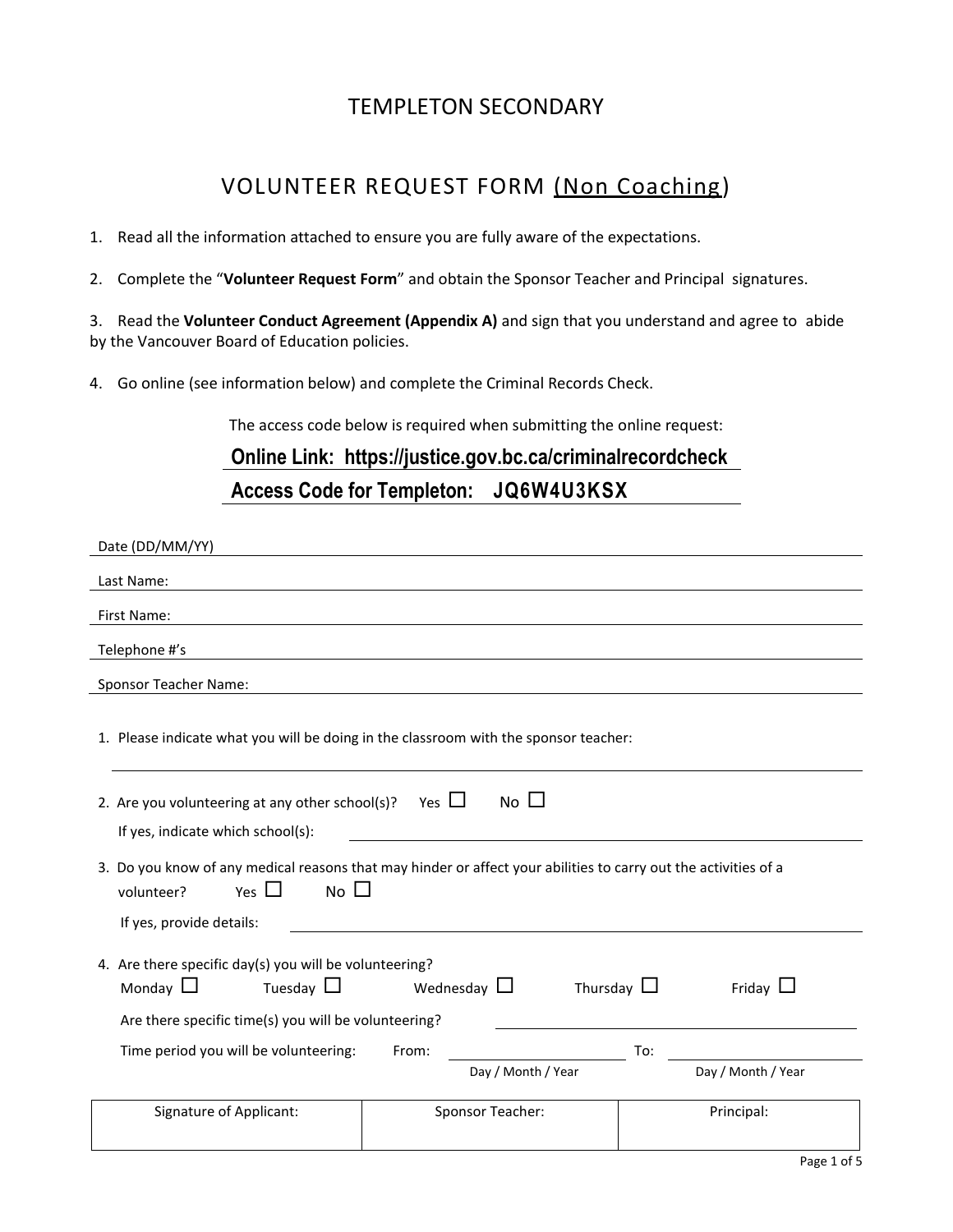Appendix A



Vancouver Board of Education

# VOLUNTEER CONDUCT AGREEMENT

(Dated November 30, 2018)

Dear Volunteer,

Thank you for agreeing to be a volunteer. We appreciate that you are willing to share your time and expertise in our school system. To ensure the safety of all students in our school, we ask that each volunteer review the following Board policies as well as the attached document entitled Guidelines for Adults Interacting with Students. These guidelines apply to all employees and volunteers within the Vancouver School District and are intended to help ensure that your volunteer experience with us will be rewarding and successful for all involved.

### Policy AC: Non-Discrimination

The Board of School Trustees (the "Board' believes in equitable treatment for all individuals regardless of race, colour, ancestry, ethnic origin, religion, socio-economic status, gender, sexual orientation, physical or mental ability, or political beliefs. The letter and spirit of the Canadian and B. C. Human Rights Acts shall be carefully observed, enforced, and supported, so that all members of the school community may work together in an atmosphere of respect and tolerance for individual differences.

This policy of non-discrimination shall prevail in all matters of instruction and course selection: in employment, promotion, and assignment of staff; in providing access to facilities; in the choice of instructional materials and the provision of career guidance and counselling; and in all matters pertaining to community relations. Specifically, the Board will not tolerate hate crimes and propaganda, and will vigorously enforce policy and regulations dealing with such matters.

#### Policy ACB: Lesbian, Gay, Bisexual, Transgender, Transsexual, Two-spirit, Questioning

The Board of School Trustees (the "Board' is committed to establishing and maintaining a safe and positive learning environment for all students and employees including those who identify as lesbian, gay, bisexual, transgender, transsexual, two-spirit, or who are questioning their sexual orientation or gender identity. These students and employees, as all students and employees, have the right to learn and work in an environment free of discrimination and harassment. The letter and spirit of the Canadian Charter of Rights and Freedoms, the B. C. Human Rights Acts and the Collective Agreements shall be carefully observed, enforced, and supported, so that all members of the school community may work together in an atmosphere of respect and tolerance for individual differences. Specifically, the Board will not tolerate hate crimes, harassment or discrimination, and will vigorously enforce policy and regulations dealing with such matters.

#### Policy GBCBA: Sexual Harassment

The Board of School Trustees (the "Board' recognizes and is committed to the right of all employees to work in an environment free from sexual harassment. To this extent, the Board will not tolerate any conduct that could be classified as sexual harassment and will make every reasonable effort to ensure that no employee be subject to such harassment.

Definition: Sexual harassment may be defined as any unwanted sexual attention of a persistent or abusive nature made by a person who knows or ought reasonably to know that such attention is unwanted, or implied or expressed threat of reprisal in the form of actual reprisal or the denial of opportunity for refusal to comply with a sexually oriented request, or sexually oriented remarks and behaviour which may reasonably be perceived to create a negative psychological and emotional environment for work.

The alleged victim of sexual harassment may be male or female. The harasser may be of the same or opposite sex of the victim. The harasser may be a manager, supervisor, co-worker, or subordinate.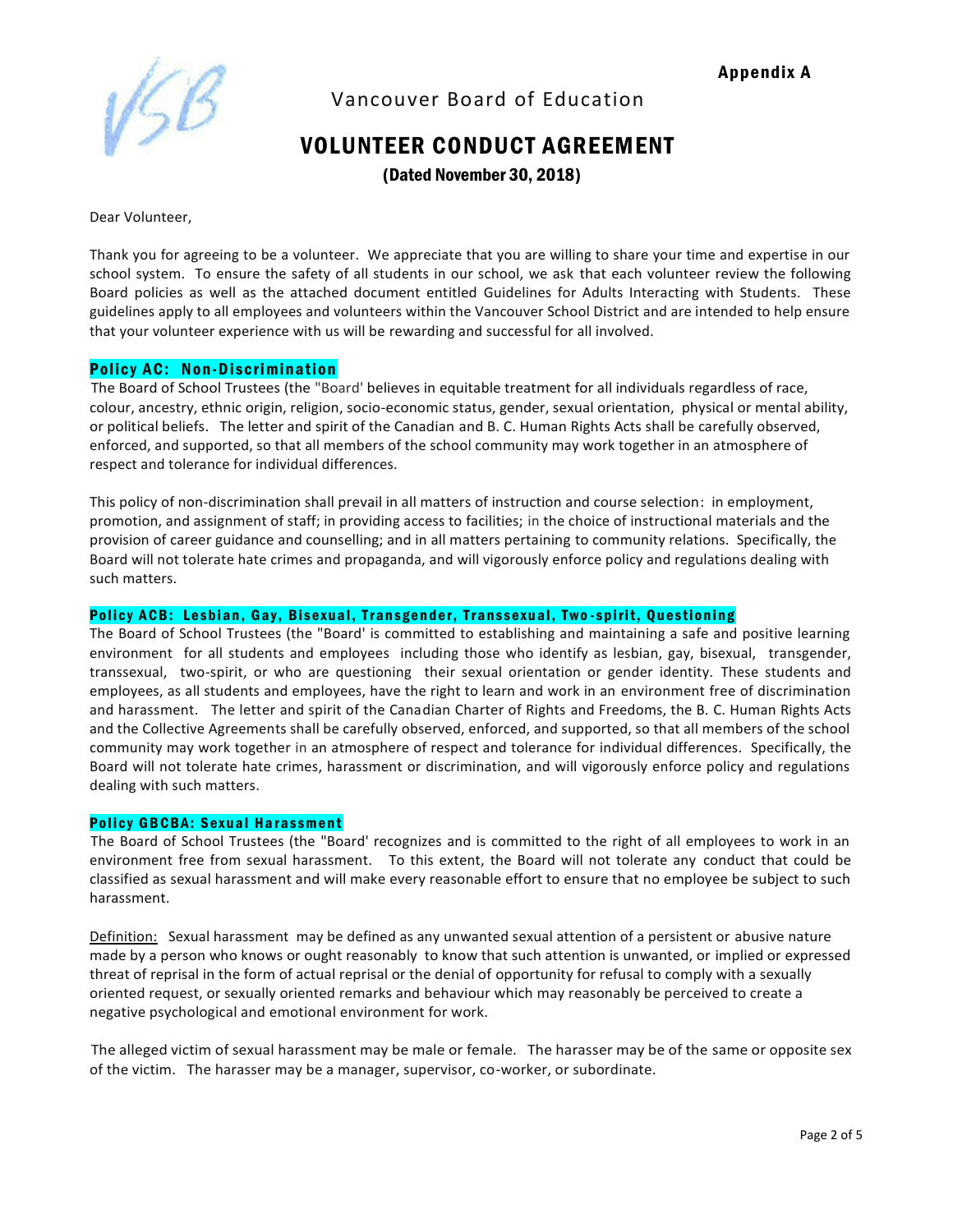## VOLUNTEER CONDUCT AGREEMENT CONTINUED Appendix A

### Policy GBEB: A Smoke-Free Working and Learning Environment

The Board of School Trustees (the "Board' is concerned about the health and safety of all its students and staff. The Board is committed to providing a healthy, smoke-free working and learning environment and has declared all its buildings and school grounds as "no-smoking" areas as of 1990 September 01.

The Board also believes that, in the interest of promoting good health practices, non-smoking role- modelling by staff, together with an effective health education program and counselling, will be a significant factor in encouraging non-smoking behaviour in students.

#### Policy JHG: Reporting Child Abuse

Every person who has reason to believe that a child needs protection under Section 13 of the Child, Family and Community Services Act must promptly report to a child protection social worker.

If an employee suspects that a student has been or is likely to be physically, sexually or emotionally abused or neglected, or otherwise in need of protection under the Act, he/she must follow the district protocols and procedures: Responding to Alleged Abuse and Neglect of Students by Non-VSB Employees. Guidance and clarification can be provided by the employee's supervisor and/or the VBE Abuse Prevention Coordinator.

### Policy IGAC: Teaching About Religion

The School Act requires that all schools: "...must be conducted on strictly secular and non-sectarian principles . . . The highest morality must be inculcated, but no religious dogma or creed is to be taught." The Board of School Trustees (the "Board' subscribes to the principle of secular and non-sectarian public schools and directs that no religious indoctrination of any kind be permitted in the district's schools.

I have read, understand and agree to abide by the Board policies listed above, as well as the expectations contained within the VBE Guidelines for Adults Interacting with Students document provided to me. In addition, I agree to keep confidential any information relating to individual students or staff members that

I become privy to during my work as a volunteer. If, at any time, I make a decision that contravenes these expectations, I understand that I may be asked to cease volunteering within the Vancouver School District.

| Volunteer Name (please print) | Month/Date/Year:         |
|-------------------------------|--------------------------|
| Volunteer Signature:          | School / Site: Templeton |
| Telephone #:                  | Email:                   |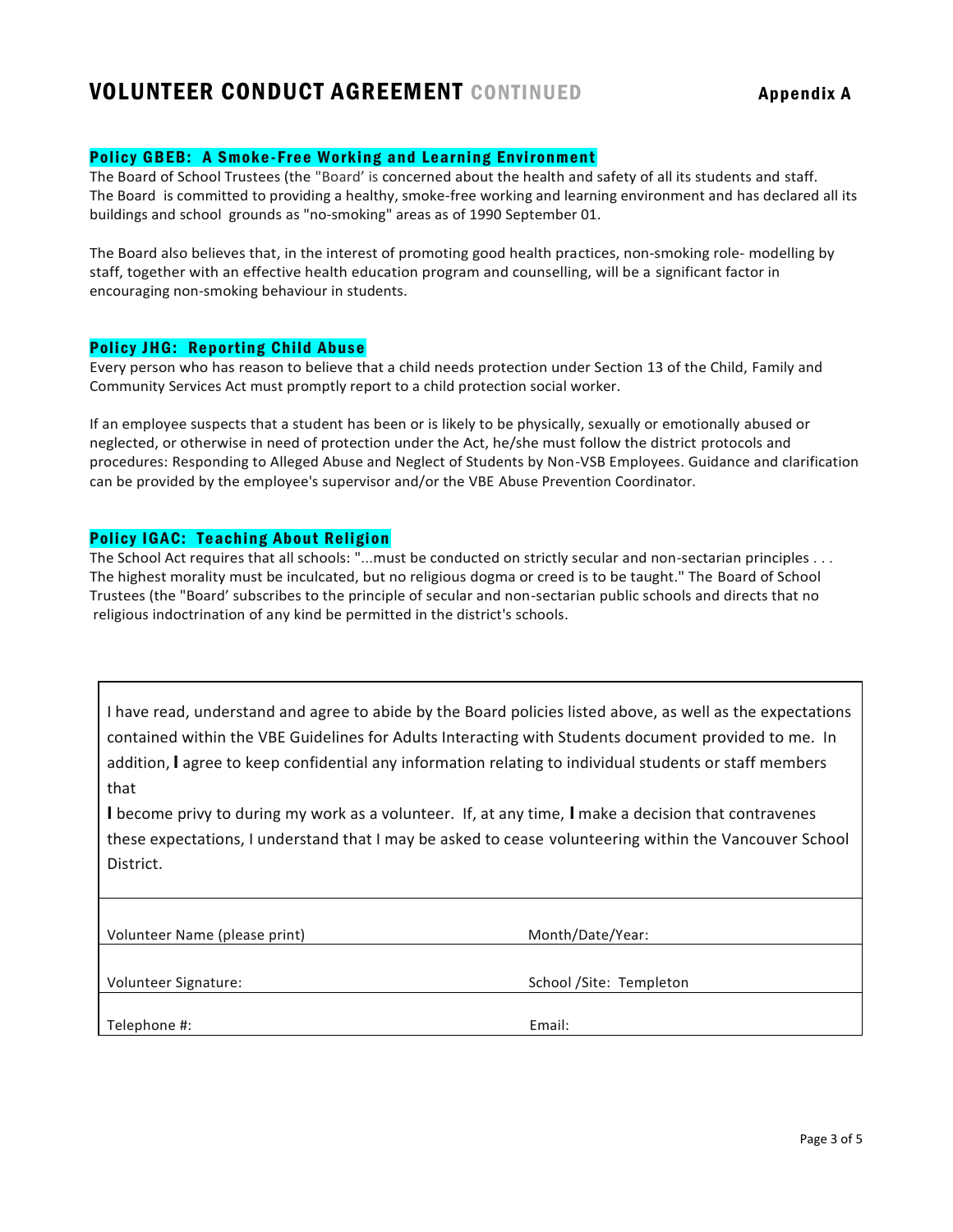## GUIDELINES FOR ADULTS INTERACTING WITH STUDENTS

### Statement of Purpose

The Vancouver Board of Education is committed to creating a safe and respectful learning environment for students. The purpose of these Guidelines is to clarify and affirm the Vancouver Board of Education's expectations of all adults in interactions with students of the Vancouver school district. For the purpose of this document, "adult" refers to any person working, volunteering or otherwise interacting with students on school grounds or at school activities.

It is expressly recognized that all employee groups are subject to collective agreements, terms and conditions of employment, professional and/or union codes as well as legislation. For example, teachers are regulated by **the School Act***,* their Collective Agreement, the BC Teacher Regulation Branch Standards and the BC Teachers' Federation Code of Ethics. These Guidelines do not supersede nor replace such codes/documents and statutory requirements, but rather provide a set of common expectations for adult-student interactions applicable to all employee groups and other adults (i.e. parents and volunteers) who interact and engage with Vancouver school district students.

This document does not address every possible situation or provide an exhaustive review of acceptable and unacceptable conduct. It provides a framework within which the Board expects adults to exercise common sense and good judgment when interacting with students. It endeavours to find a balance between encouraging positive and appropriate interactions between adults and students, and discouraging inappropriate and harmful interactions.

Awareness and understanding of these Guidelines will strengthen a working culture in the Vancouver school district, which is already deeply committed to student safety, security and well- being.

### Rationale

Students have the right to a safe, caring, orderly school environment, free from discrimination and harm. Students also have the right to a learning environment in which clear expectations of acceptable adult behaviour are held and met.

The "Guidelines for Adults interacting with Students" seek to establish an environment where anyone in the school community feels safe to come forward with concerns of adult misconduct towards students. Strong well-publicized Guidelines will discourage the formation of a code of silence that can become entrenched in school culture, and inform adults, volunteers, parents and students of the behavioural expectations for all adults within the Vancouver school district.

### The Adult's Position of Trust and Authority

An adult is not a peer of the students. Adults are in a position of trust and authority in relationship to students and therefore their interactions with students must focus on meeting the needs of the student.

In working with students, adults must take great care that their actions and motivations will not be misinterpreted. The burden of responsibility and accountability rests with the adult. The onus is on the adult to remove him/herself from any physical or verbal contact with students that could lead to the initiation or perception of any form of abuse or harassment.

### Personal and Professional Boundaries

Adults must respect each student's right to personal boundaries in all interactions. Some students may be able to tell the adult if they are uncomfortable with the comments or conduct of the adult. Other students may be reluctant to communicate their discomfort due to the adult's position of authority over them. It is the responsibility of the adult to be sensitive to, and respectful of, the personal boundaries of all students whether or not the student communicates discomfort with the interaction.

When interacting with a student, an adult is advised to consider the appropriateness of her/his conduct in relation to such factors as the student's age, developmental level, cultural and educational background.

If a student's behaviour toward an adult is, or appears to be, of a sexual nature, the adult must let the student know the behaviour is inappropriate and not allow it to continue. If an adult has an interaction with a student which is cause for concern he/she should discuss the situation immediately with an administrator, his/her supervisor or associate superintendent. Adults are expected to refer matters beyond their expertise or role to the appropriate district or community resource person.